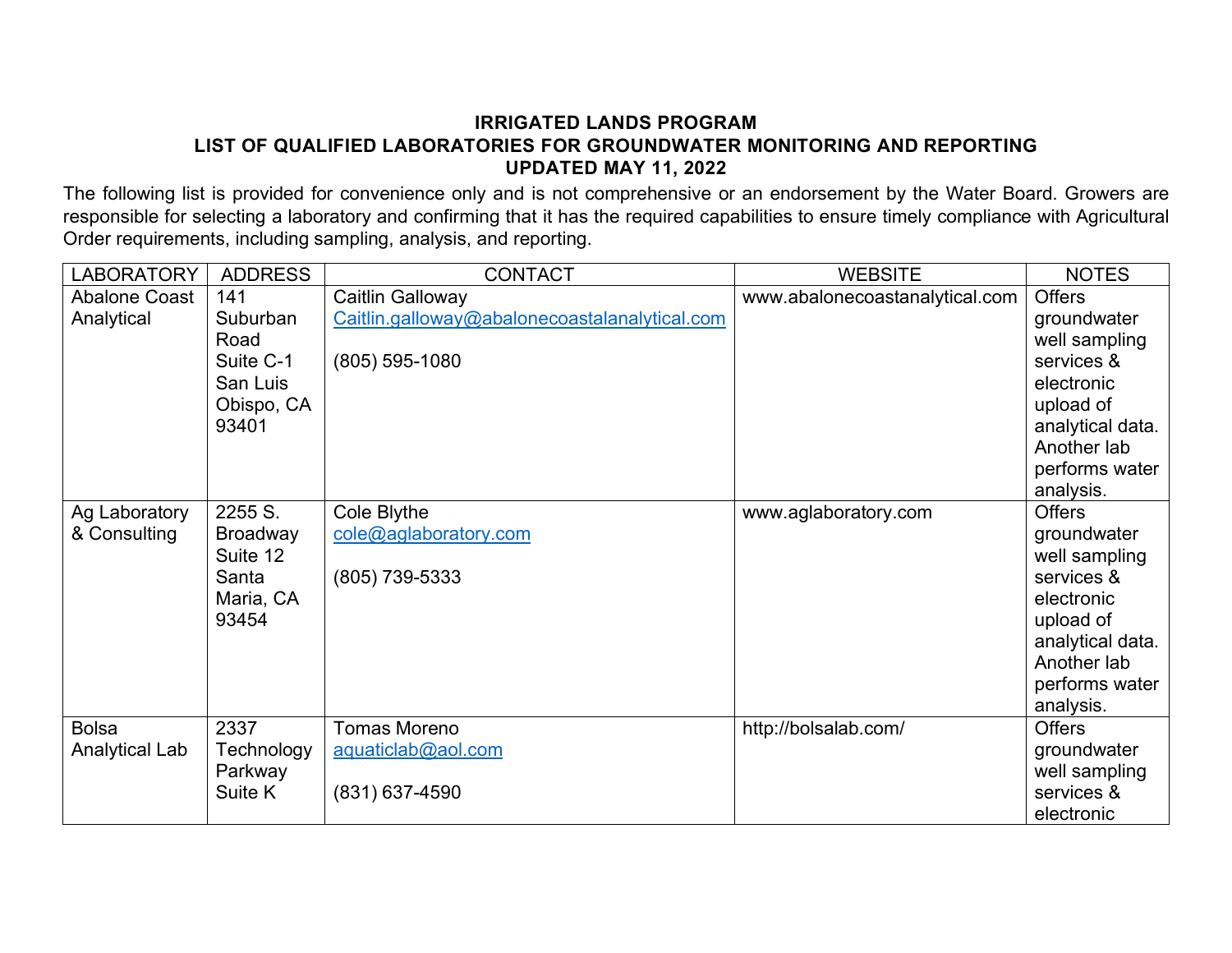| LABORATORY           | <b>ADDRESS</b>               | <b>CONTACT</b>          | <b>WEBSITE</b>        | <b>NOTES</b>                |
|----------------------|------------------------------|-------------------------|-----------------------|-----------------------------|
|                      | Hollister,                   |                         |                       | upload of                   |
|                      | <b>CA</b>                    |                         |                       | analytical data.            |
|                      | 95023                        |                         |                       |                             |
| Control              | 42 Hangar                    | Mike Galloway           | www.controllabs.com   | <b>Performs</b>             |
| Laboratories,        | Way                          | mike@controllabs.com    |                       | water analysis              |
| Inc.                 | Watsonville,                 |                         |                       | & provides                  |
|                      | <b>CA</b>                    | (831) 724-5422          |                       | electronic                  |
|                      | 95076                        |                         |                       | upload of                   |
|                      |                              |                         |                       | analytical data.            |
| <b>Dellavalle</b>    | 1910 W.                      | Pamela Proctor          | www.dellavallelab.com | <b>Offers</b>               |
| Laboratory           | <b>McKinley</b><br>Suite 110 | pam@dellavallelab.com   |                       | groundwater                 |
|                      | Fresno, CA                   | (559) 647-8895 (mobile) |                       | well sampling<br>services & |
|                      | 93728-1298                   | (800) 228-9896          |                       | electronic                  |
|                      |                              |                         |                       | upload of                   |
|                      |                              |                         |                       | analytical data.            |
| Denele               | 1232 South                   | Ashley Machado          | www.denelelabs.com    | Performs                    |
| Analytical, Inc.     | Avenue                       | ashley@denelelabs.com   |                       | water analysis              |
|                      | Turlock, CA                  | Joe Mullinax            |                       | & provides                  |
|                      | 95380                        | joe@denelelabs.com      |                       | electronic                  |
|                      |                              |                         |                       | upload of                   |
|                      |                              | (209) 634-9055          |                       | analytical data.            |
| <b>Fruit Growers</b> | 3442                         | (North of Los Olivos)   | www.fglinc.com        | Provides                    |
| Laboratory           | Empresa                      | Jayna Kostura           |                       | groundwater                 |
|                      | <b>Drive</b>                 | (805) 783-2940          |                       | well sampling               |
| <b>FGL</b>           | Suite D                      | jaynak@fglinc.com       |                       | services, water             |
| Environmental        | San Luis                     |                         |                       | analysis, &                 |
|                      | Obispo,                      |                         |                       | and electronic              |
|                      | <b>CA</b><br>93401           |                         |                       | uploads of                  |
|                      |                              |                         |                       | analytical data.            |
|                      |                              |                         |                       |                             |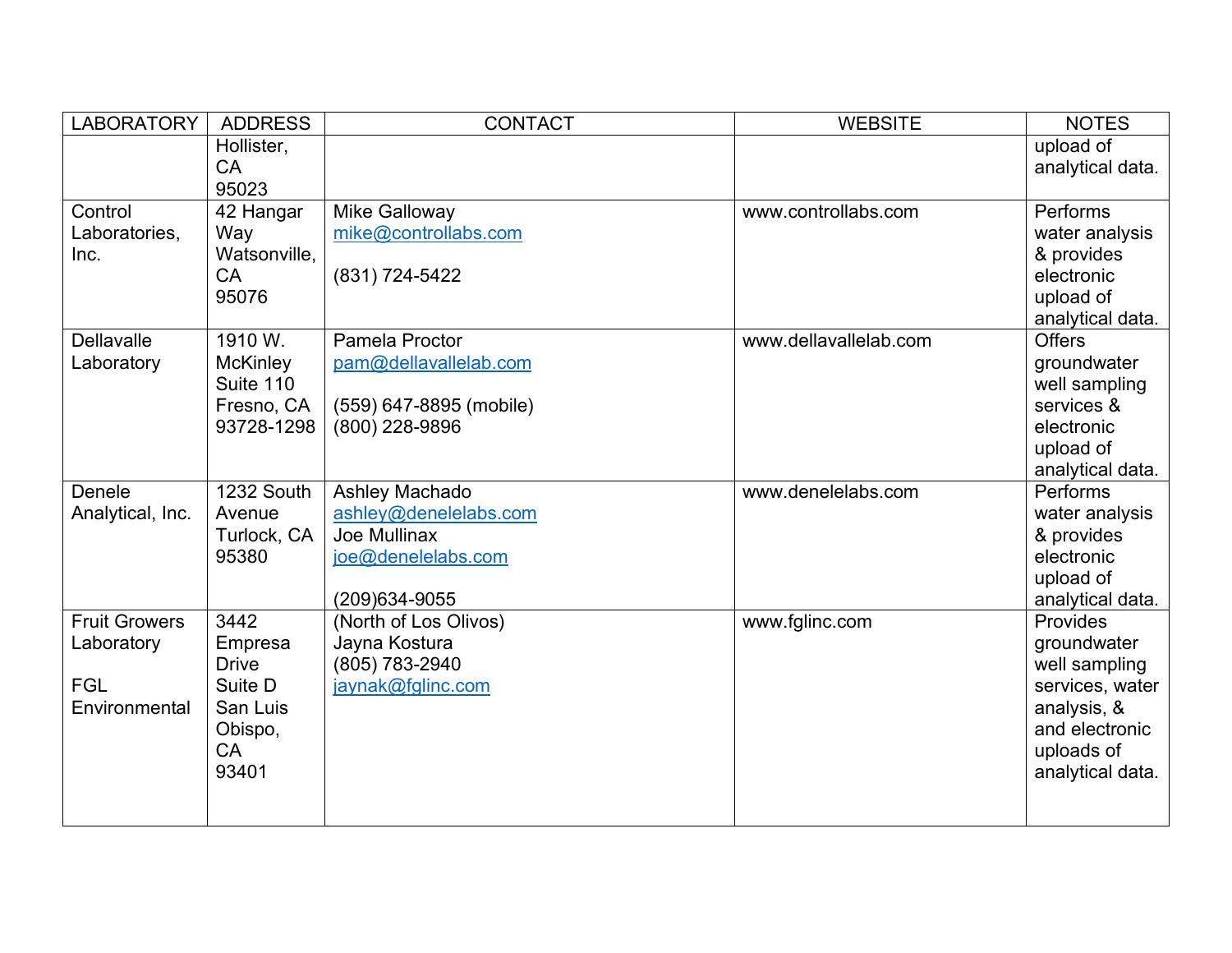| <b>LABORATORY</b>                                                                               | <b>ADDRESS</b>                                                     | <b>CONTACT</b>                                                                                                                                                                                                                | <b>WEBSITE</b>            | <b>NOTES</b>                                                                             |
|-------------------------------------------------------------------------------------------------|--------------------------------------------------------------------|-------------------------------------------------------------------------------------------------------------------------------------------------------------------------------------------------------------------------------|---------------------------|------------------------------------------------------------------------------------------|
|                                                                                                 | 853<br>Corporation<br><b>Street</b><br>Santa<br>Paula, CA<br>93060 | (South of Los Olivos)<br>Jamie Johnson<br>(805) 392-2070<br>jamiej@fglinc.com<br>Vicki Jarvis<br>(805) 392-2037<br>vickij@fglinc.com<br><b>Glenn Olson</b><br><b>Marketing Director</b><br>(805)392-2054<br>glenno@fglinc.com |                           |                                                                                          |
| Monterey Bay<br>Analytical<br><b>Services</b><br>(MBAS)                                         | 4 Justin<br>Court<br>Suite D<br>Monterey,<br>CA<br>93940           | Mollie Wooden<br>mwooden@mbasinc.com<br>(831) 375-6227<br>Sampler:<br>Linda Brown<br>wscs@hughes.net<br>(831) 238-6876                                                                                                        | www.mbasinc.com           | Performs<br>water analysis<br>& provides<br>electronic<br>uploads of<br>analytical data. |
| Monterey<br><b>County Health</b><br>Department -<br>Consolidated<br>Environmental<br>Laboratory | 1270<br>Natividad<br>Road<br>Room 118<br>Salinas, CA<br>93906      | <b>Theresa Hodges</b><br>(831) 755-4516<br>Amanda Krasa<br>krasaal@co.monterey.ca.us                                                                                                                                          | http://www.mtyhd.orog/lab | Performs<br>water analysis<br>& provides<br>electronic<br>uploads of<br>analytical data. |